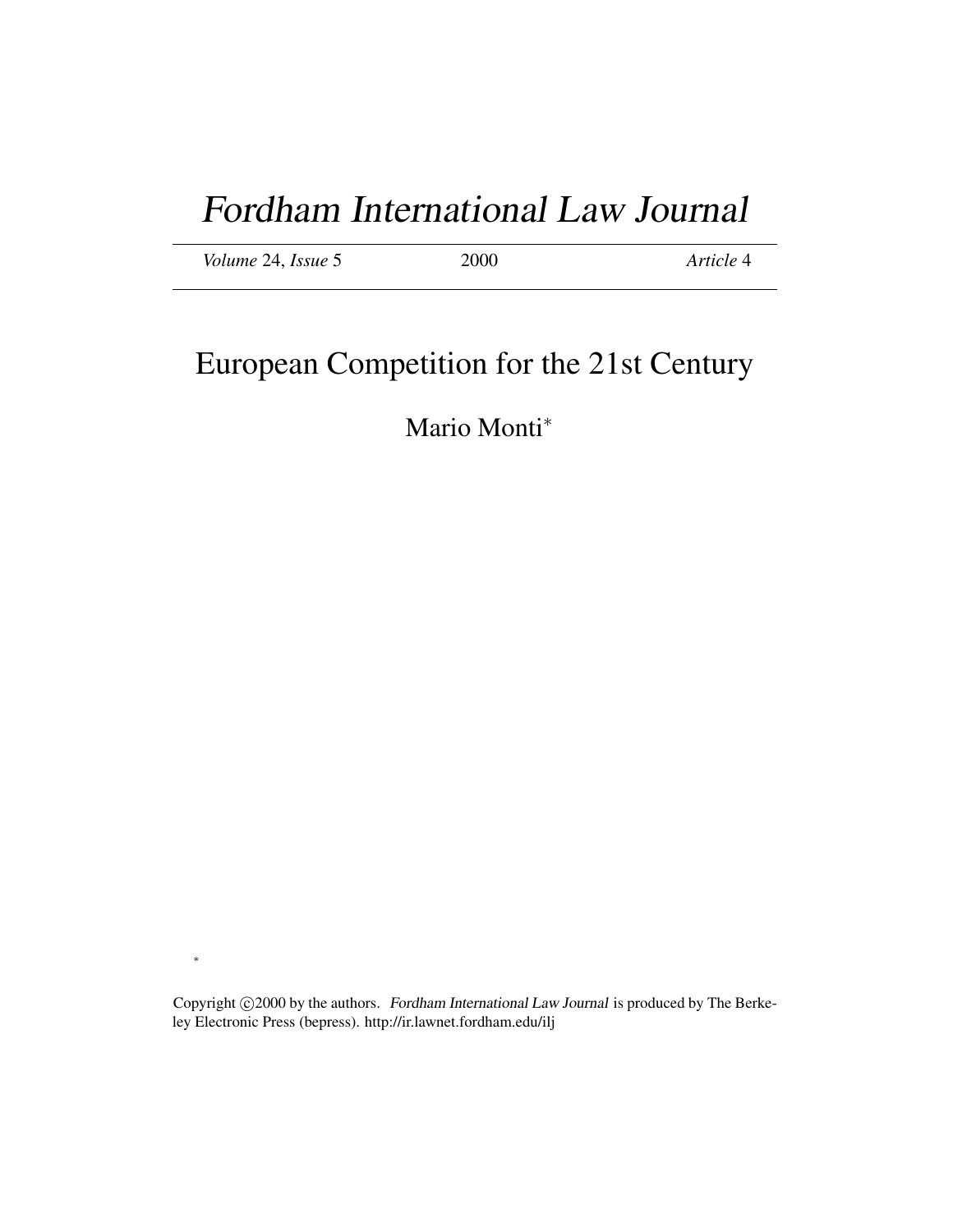# European Competition for the 21st Century

Mario Monti

# Abstract

This speech discusses recent policy developments and future trends in European Competition Policy.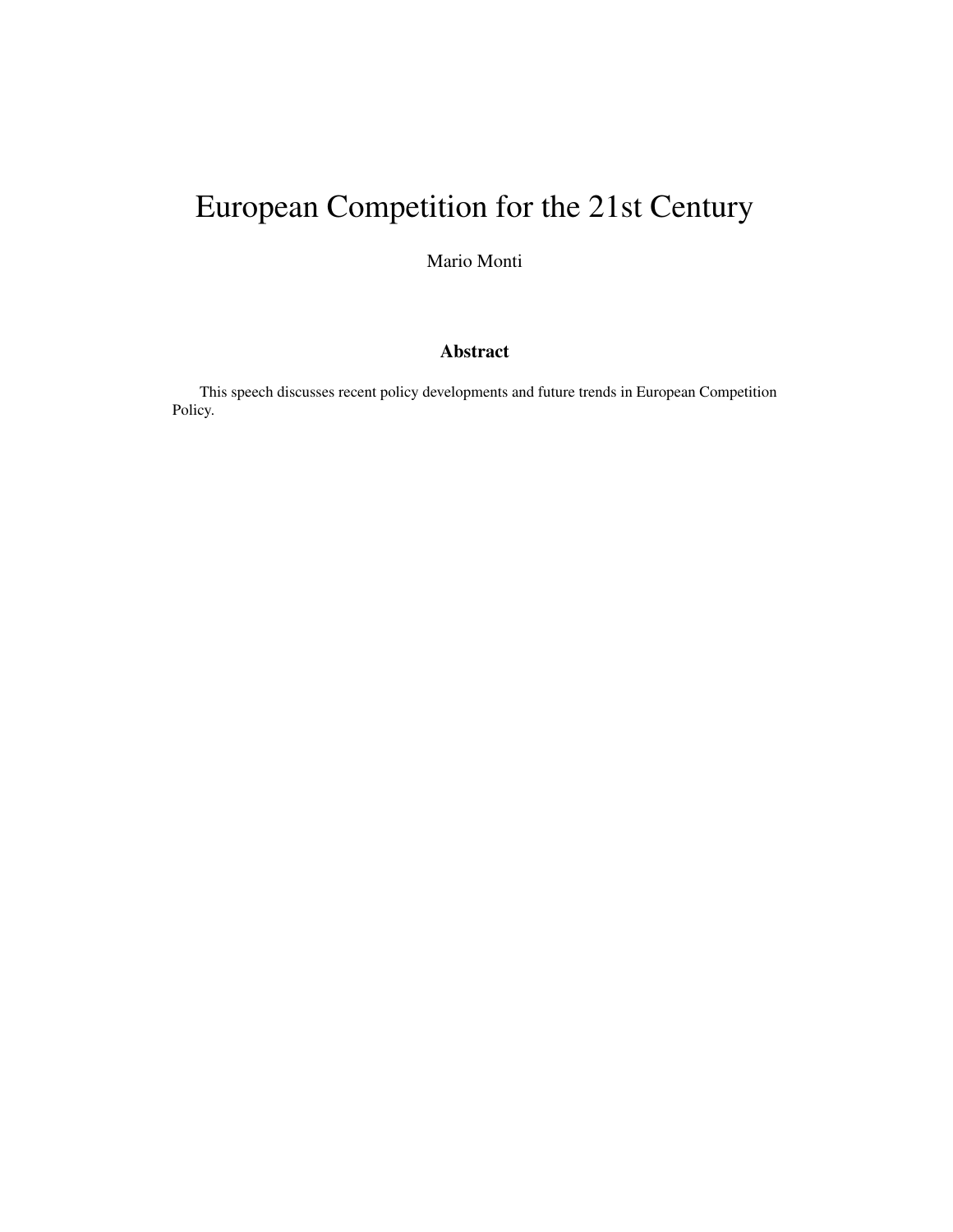# **EUROPEAN COMMUNITY COMPETITION** LAW

# **EUROPEAN COMPETITION** FOR THE **21ST CENTURY**

#### *Mario Monti\**

#### *INTRODUCTION*

It is a great pleasure to address this distinguished forum at Fordham University School of Law and to be given the opportunity to share with you some thoughts on recent policy developments and future trends in European Competition Policy.

### *I. COMPETITION POLICY IN AN INTEGRATING CONTINENTAL ECONOMY*

#### *A. Integration and Competition: The Challenges*

Let me start with some reflections on the broad context in which Competition policy operates in Europe.

As you are aware, Competition policy is one of the major pillars on which the action of the European Union ("Union") in the economic field rests. The Union has similarly broad supranational powers only in trade policy and, more recently, since the creation of the European Central Bank, in monetary policy.

The Union, and in particular the European Commission ("Commission"), has been assigned such broad powers in the competition field in order to ensure application of the principle, enshrined in the European Community Treaty ("EC Treaty"),<sup>1</sup>

<sup>\*</sup> Member, European Commission, Brussels. This Essay is the result of a speech given at the Twenty-eighth Annual Conference on International Antitrust Law and Policy, sponsored by the Fordham Corporate Law Institute, New York, New York, U.S.A., Oct. 20, 2000.

<sup>1.</sup> Treaty establishing the European Community, Feb. 7, 1992, O.J. 224/1 (1992), [1992] 1 C.M.L.R. 573, art. 4 [hereinafter Consolidated EC Treaty], *incorporating changes made by* Treaty of Amsterdam amending the Treaty on European Union, the Treaties establishing the European Communities and certain related acts, Oct. 2, 1997, **OJ.** C 340/1 (1997) [hereinafter Treaty of Amsterdam] (amending Treaty on European Union ("TEU"), Treaty establishing the European Community ("EC Treaty"), Treaty establishing the European Coal and Steel Community ("ECSC Treaty"), and the Treaty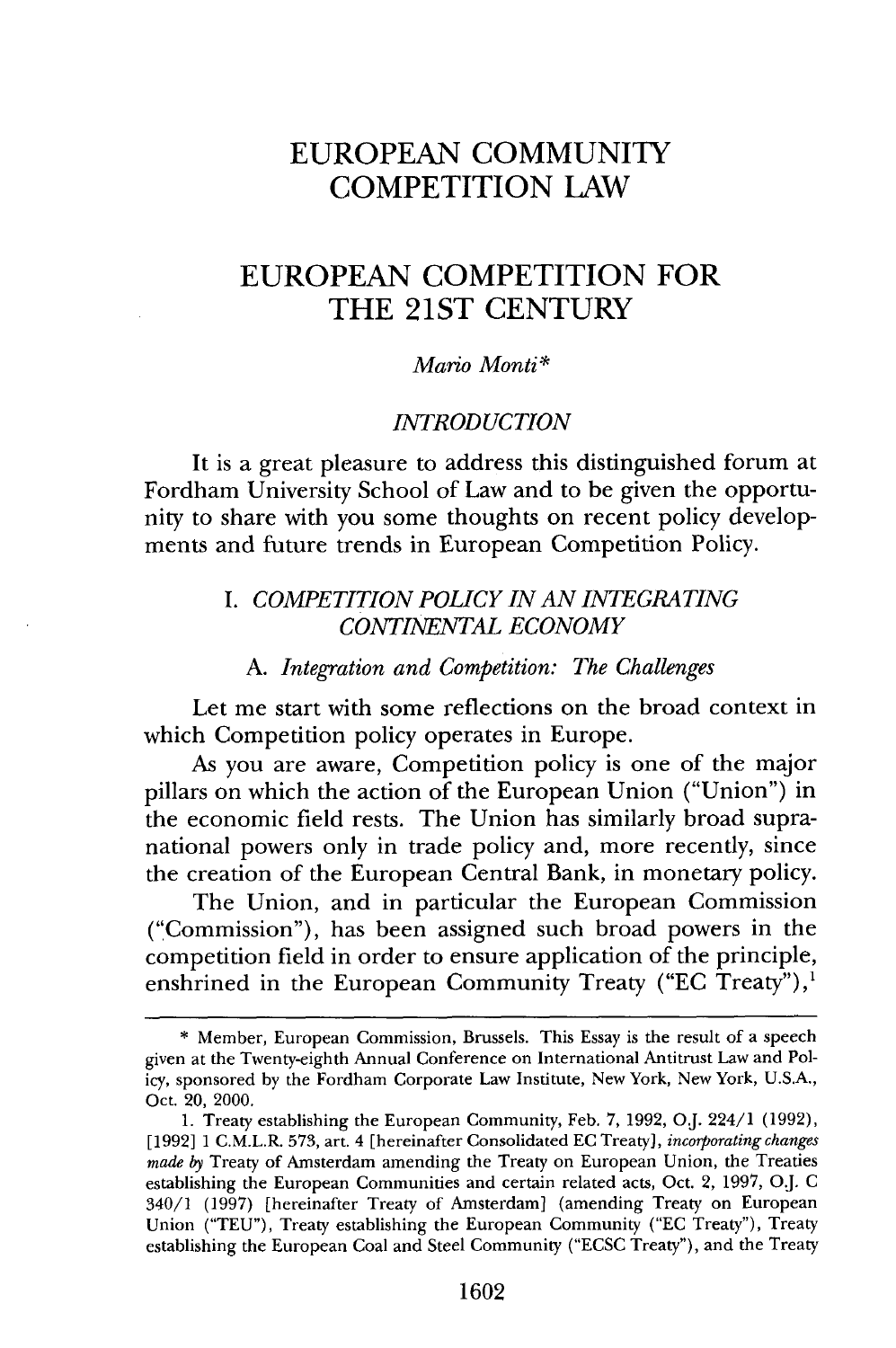of "an open market economy with free competition." Since its adoption over forty years ago, the EC Treaty acknowledges the fundamental role of the market and of competition in guaranteeing consumer welfare, encouraging the optimal allocation of resources, and granting economic agents the appropriate incentives to pursue productive efficiency, quality, and innovation.

Personally, I believe that this principle of an open market economy does not imply an attitude of unconditional faith with respect to the operation of market mechanisms. On the contrary, it requires a serious commitment-as well as self-restraint-by public powers, aimed at preserving those mechanisms. An open market economy can only be effectively maintained by preventing collusive agreements between firms or abuses of a dominant position, by ensuring competitive market structures through merger control, and by abolishing unjustified State subsidies that distort competition by artificially keeping non-viable firms in business.

I consider all these legal instruments-antitrust rules, merger control, and State aid provisions-as different tools at our disposal to achieve a single aim: to maintain a vibrant and competitive economy in Europe. The modernization of our economy, as underlined by the European Heads of State and Governments in the Lisbon summit last spring, requires speeding up the processes of liberalization and structural reforms in order to make our markets function smoothly. As Commissioner in charge of Competition Policy, I am determined to contribute to this aim through a strict application of all the legal tools under my responsibility.

The combination of liberalization processes and strict enforcement of competition rules indeed brings benefits to European consumers. For example: thanks to liberalization and competition, residential telephone tariffs for international calls fell, on average, by forty percent between 1997 and 1999 in most Member States. Not only did competition result at lower prices; it also gave rise to a considerable increase in the supply of new and efficient services. I do not believe that these developments are the natural and inevitable consequence of technological development. Rather, I am convinced that without a firm liberaliz-

establishing the European Atomic Energy Community ("Euratom Treaty") and renumbering articles of TEU and EC Treaty).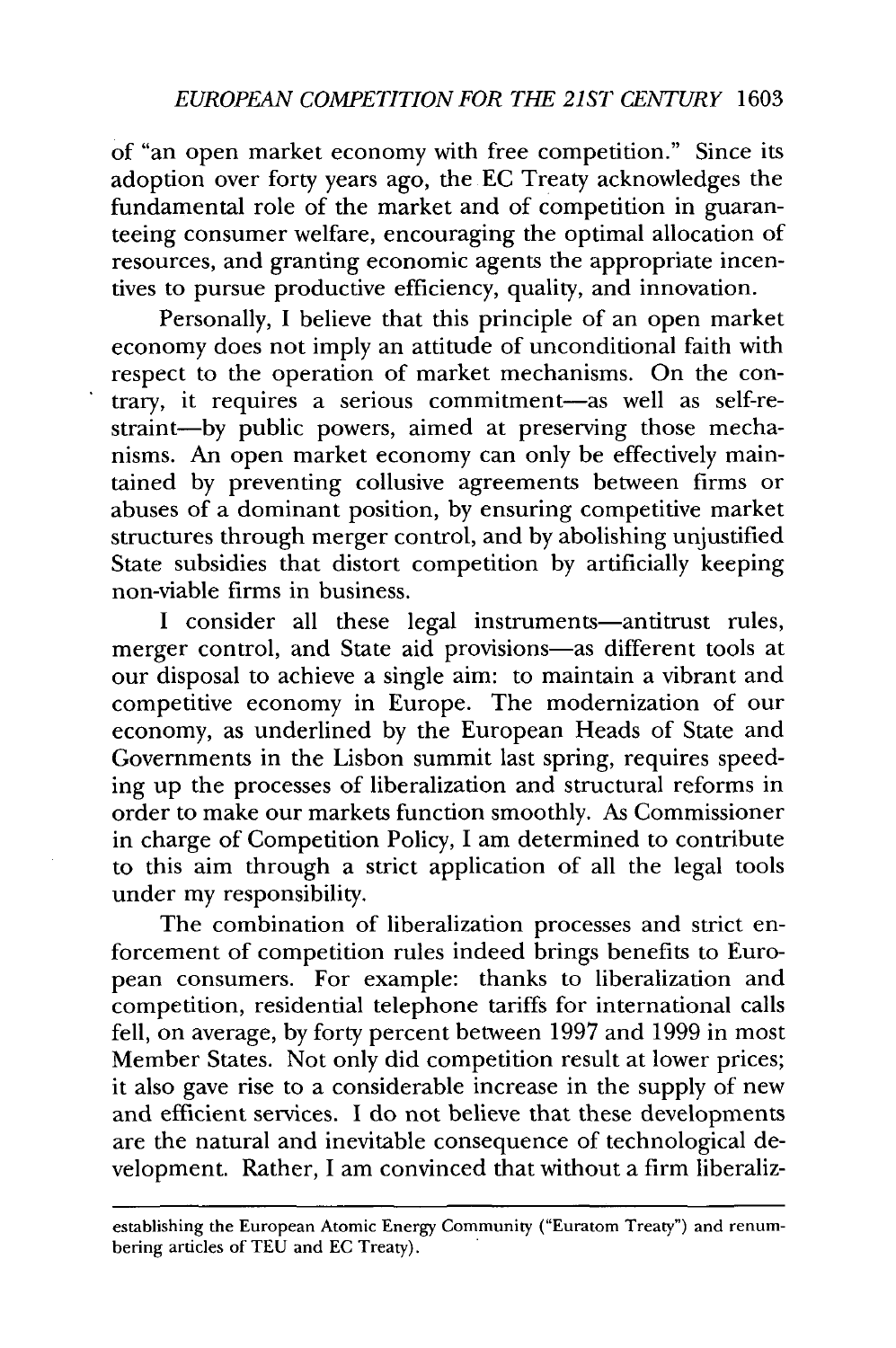ing attitude and the careful scrutiny of these processes, we would not have achieved such downward pressure on tariffs, or such upward growth in quality, variety, and innovation.

Competition policy is also strictly connected with another of the fundamental objectives of the EC Treaty, namely the creation of the Single Market. After having painstakingly dismantled the barriers to trade represented by the national laws and regulations, we must be watchful for them not to be replaced by market segmentations introduced by firms.

In my first term of office, over the last five years, as Commissioner for the Single Market, I have been deeply committed to pursuing State measures that prevented the Single Market from becoming a reality. Now, my attention has turned to the practices of economic operators-or of Member States themselves, in the area of State Aids—that have the same effect or distort the functioning of the single market in those sectors where it already has been or it is being achieved.

To give you a concrete example, having overseen the removal of any of the State barriers that stood in the way of consumers wishing to purchase a motorcar in the Member State of their choice, I am not amused to find that some car producers have been seeking to prevent such transactions by way of agreement with their distributors. The Commission has already imposed substantial fines on car producers engaging in such practices (e.g., Opel, Volkswagen) and is presently investigating several others. The elimination of the practices by firms that prevent the Single Market from becoming a reality continues to be one of my main goals.

# B. *Modernizing the Tools*

In order to contribute efficiently to achieve the goals I have mentioned-in a nutshell, to ensure competitive and integrated markets in Europe-we need effective tools. The Commission has recently devoted particular efforts to modernize the legal instruments that constitute the basis of our competition policy.

On September 27, 2000, the Commission adopted a proposal for a regulation designed to modernize the rules implementing the antitrust provisions (Articles 81 and 82) of the EC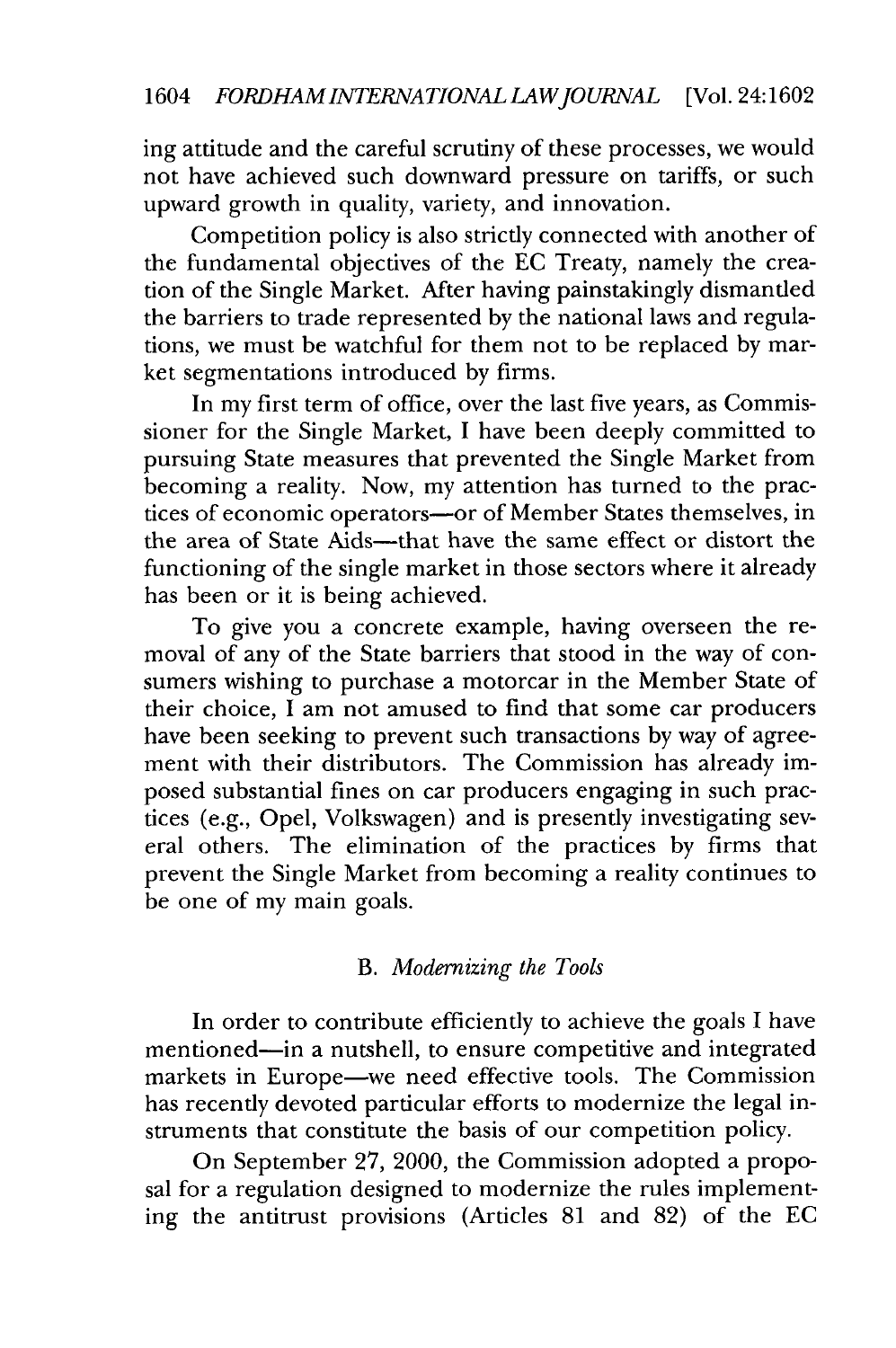Treaty.<sup>2</sup> I consider this to be the most important legislative initiative in Europe in the competition field since the adoption of the Merger Regulation in 1989. It will change radically the way antitrust rules are enforced. It will allow the Commission to focus on the most serious infringements and, in my view, to greatly facilitate the strengthening of a common competition culture in the Union.

I am pleased to note that this proposal is the topic of the following session of this conference and, therefore, I will not devote more time to this matter. I am sure that the presentation of the proposal by Mr. Wils, from our Legal Service, will address all the questions you might have about our ideas in this area.

Clarification and review of the substantive rules is also an essential pillar in the overall reform process. The review is aimed at simplifying the rules and reducing the regulatory burden for companies, especially companies lacking market power, while ensuring a more effective control over agreements implemented by companies holding significant market power. We have recently completed work in the field of vertical agreements with the adoption of a new block exemption regulation and guidelines concerning distribution.

This issue was the subject of a roundtable discussion yesterday afternoon, where Director General Alex Schaub developed in-depth the rationale and aims behind our reforms.

In the area of horizontal agreements, the Commission has proposed revised block exemption regulations for Research and Development ("R&D") agreements and Specialization agreements. These regulations are complemented by draft guidelines on the applicability of Article 81 to horizontal cooperation agreements. The draft horizontal guidelines recognizes that companies need to respond to increasing competitive pressure and a changing market place driven by globalization, the speed of technological progress, and the generally more dynamic nature of markets. Cooperation can often be a way to share risk,

<sup>2.</sup> Proposal for a Council Regulation on the Implementation of the Rules on Competition Laid Down in Articles 81 and 82 of the Treaty and amending Regulations (EEC) No 1017/68, (EEC) No 2988/74, (EEC) No 4056/86 and (EEC) No 3975/87 ("Regulation Implementing Articles 81 and 82 of the Treaty"), COM(2000)582final, *available at* http://europa.eu.int/comm/competition/antitrust/others/modernisa tion/comm\_2000\_582/en.pdf.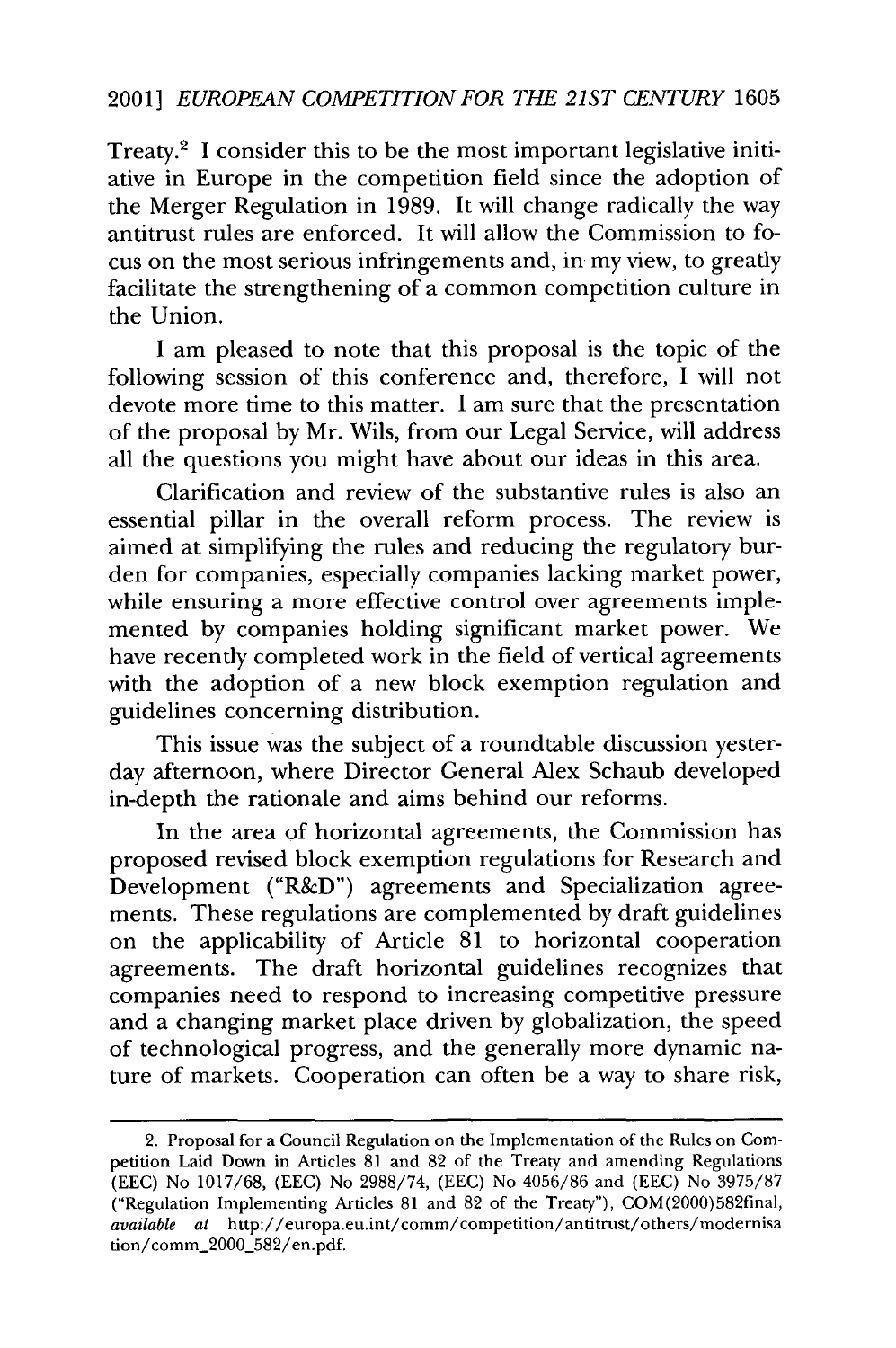save costs, pool know-how, and launch innovation more quickly. We plan to adopt all these texts before the end of this year.

Antitrust is not the only area where we need to adapt our instruments to the changing environment. Merger control, by now a well-established pillar of competition law, also needs to be kept up to date in order to cope with the ever-increasing number and complexity of cases. It is for this reason that we launched the *Merger Review 2000* in June of this year. The Commission then issued a report on turnover criteria and thresholds that divide the Commission's competence in merger control from that of the national authorities of the Member States. The Commission is currently examining the conclusions to be drawn from this report and widening the reflection to other aspects of our Merger procedures.

I should also mention that last July the Commission approved a notice establishing a simplified procedure for certain categories of merger cases that do not raise material competition problems and can be authorized without an in-depth investigation. This is the case, for example, where the parties' activities do not overlap in the same market or where their combined market share is below fifteen percent. We also plan to publish a notice clarifying our practice in relation to remedies before the end of the year.

In the area of State aids, the entry into force, in 1999, of the procedural regulation was an important achievement. This regulation codifies, for the first time, the procedural rules and makes them transparent, thereby increasing legal certainty. The Commission can now force Member States to require interim recovery of illegally granted aid. It also sets time limits for State aid decisions.

We are also preparing other improvements in State aid rules, such as Block Exemption Regulations, a public register and a Scoreboard, that will trace the performance of each Member State in this field, thus adding peer pressure to the legal enforcement instruments.

Finally, let me also stress that the Commission is paying great attention to the competition aspects of the next enlargement of the Union. We cannot afford an enlargement that would unbalance the equilibrium in terms of State aid or competitiveness. For this reason, we are also devoting substantial ef-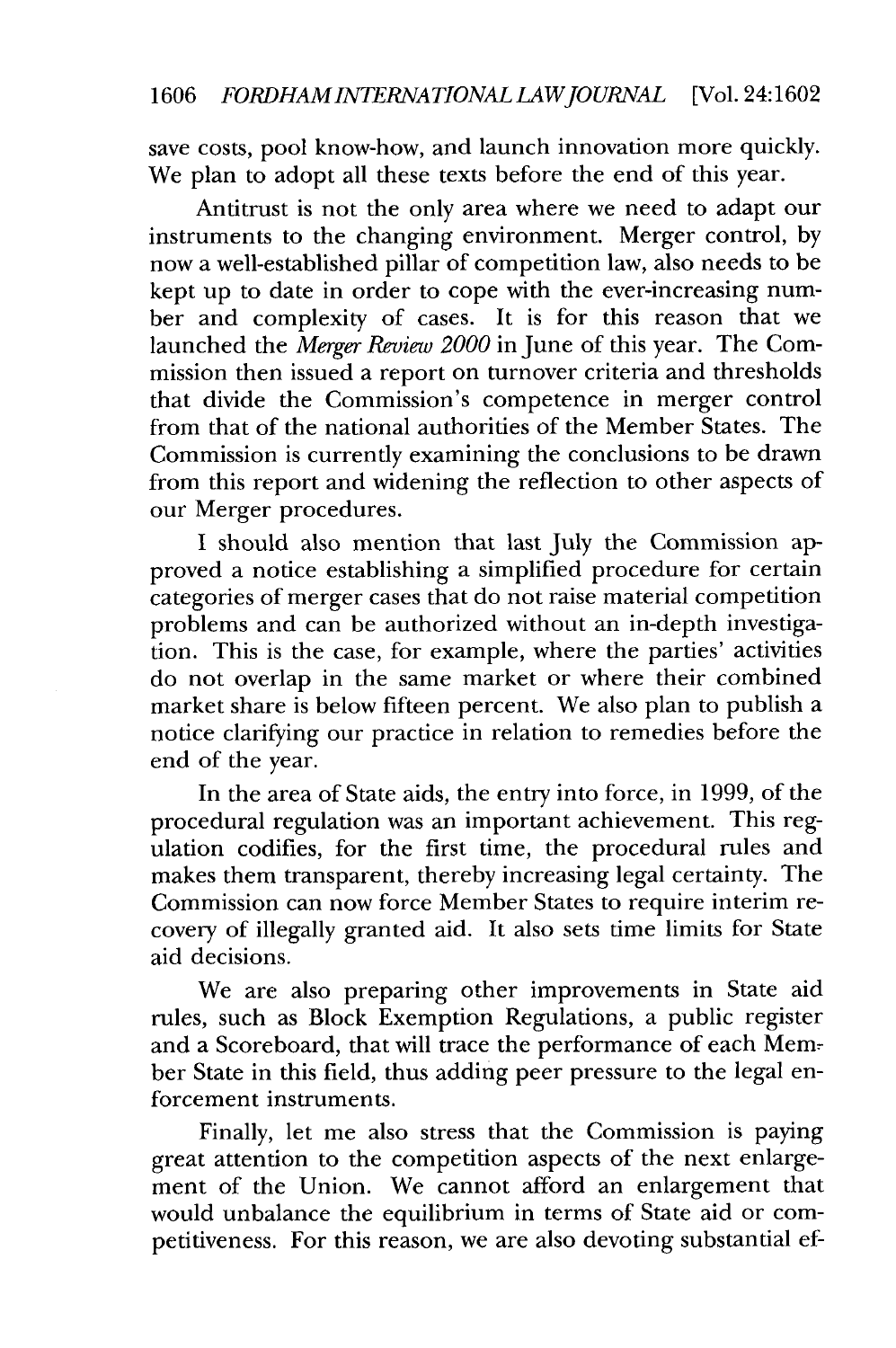### 2001] *EUROPEAN COMPETITION FOR THE 21ST CENTURY* 1607

forts to the cooperation with the candidate countries and to make sure that the same rules will apply with equal efficiency all across an enlarged Union.

## II. *THE NEW ECONOMY AND COMPETITION: MONITORING A POTENTIAL ALLY*

These processes of modernizing our legislative and interpretative rules aim to keep up with the pace of economic and technological development in the twenty-first century. The basic principles, however, will not change. I believe that the fundamental goals of competition policy are relevant both to the old and new economy: to the "bricks and mortar" as well as to the "clicks and portal" sectors.

Actually, I see the new economy as a strong potential ally for competition. The Internet and other quickly developing information technologies can bring substantial doses of transparency to the markets, thus making them more efficient. They can also contribute to the integration of markets, by facilitating the contracts between suppliers and customers, thus making location of companies a much less relevant factor for competition.

The constant reallocation of resources from the declining firms or sectors to the emerging and fast growing ones is a corollary of a well-functioning market economy. In the realm of the "new economy," this process has become extremely rapid. It is of paramount importance not to hinder this reallocation and to allow transformation and restructuring to take place in a nontraumatic way, through mergers, acquisitions, and joint ventures.

This process, however, is not without its dangers. Cooperation between companies can sometimes lead to anticompetitive outcomes. Mergers may result in a market structure that is too concentrated with poorer choices for the consumer and greater scope for collusion between the few remaining producers. Our task is to favor the transition towards new and more efficient market equilibrium while, at the same time, preserving the competitive environment. In a nutshell, the role of the competition authorities towards the new economy is to monitor a potential ally.

Some commentators have argued that in high technology markets there are often no real concerns of long-term dominance, due to quickly eroding entry barriers and that, therefore,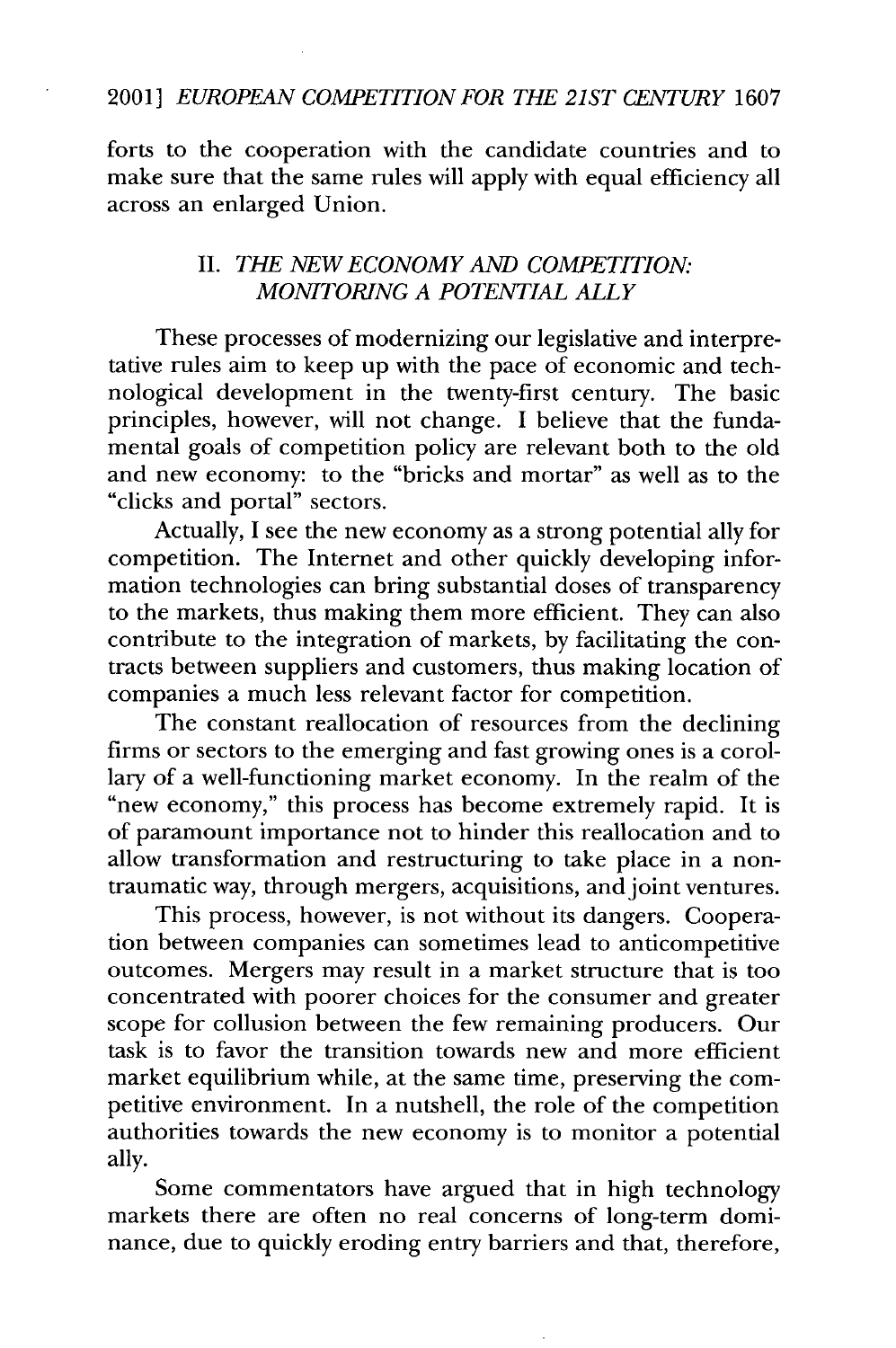competition policy only has a very limited role to play in these markets.

I would caution against such an approach. Even temporary market power can be a serious concern, particularly when it may have a negative impact on the levels of innovation and consumer choice in a given market.

Other commentators consider that the uncertainties surrounding the future developments of new economy markets and the complexities associated with these sectors should discourage competition authorities from even trying to intervene.

I cannot share this approach either. I acknowledge the difficulties linked to the assessment of cases in markets under quick development. But our duty is to foresee as best as we can the consequences of a given operation and to react to it if it is likely to create competition concerns. Complexity or uncertainty should not be reasons not to act when the interests of the consumers are at stake.

Let me turn now to explain some of our recent cases, which will show the type of concerns for competition that can derive from the developments linked to the new economy. I believe they will also illustrate how the basic principles of competition rules adapt to changing markets and industries.

In new economy sectors, where access to networks is essential to be able to provide a wide range of services, "gatekeeper" effects can become a major concern. I refer, by this term, to situations where a company is in control of an infrastructure that is essential for other players to develop their business and to innovate.

Gatekeeper effects can occur as a result of both horizontal and vertical operations. In the first case, normally the merger between two network operators leads, through the addition of their assets, to the creation of a facility of such a nature that cannot be replicated by competitors.

Let me give you some examples of recent cases of this nature: one concerns a European and another a worldwide market.

First, the Vodafone/Mannesmann transaction raised competition concerns on the emerging market for pan-European seamless mobile telephony services. The merged company, with its extensive network, would be in a unique position vis-a-vis its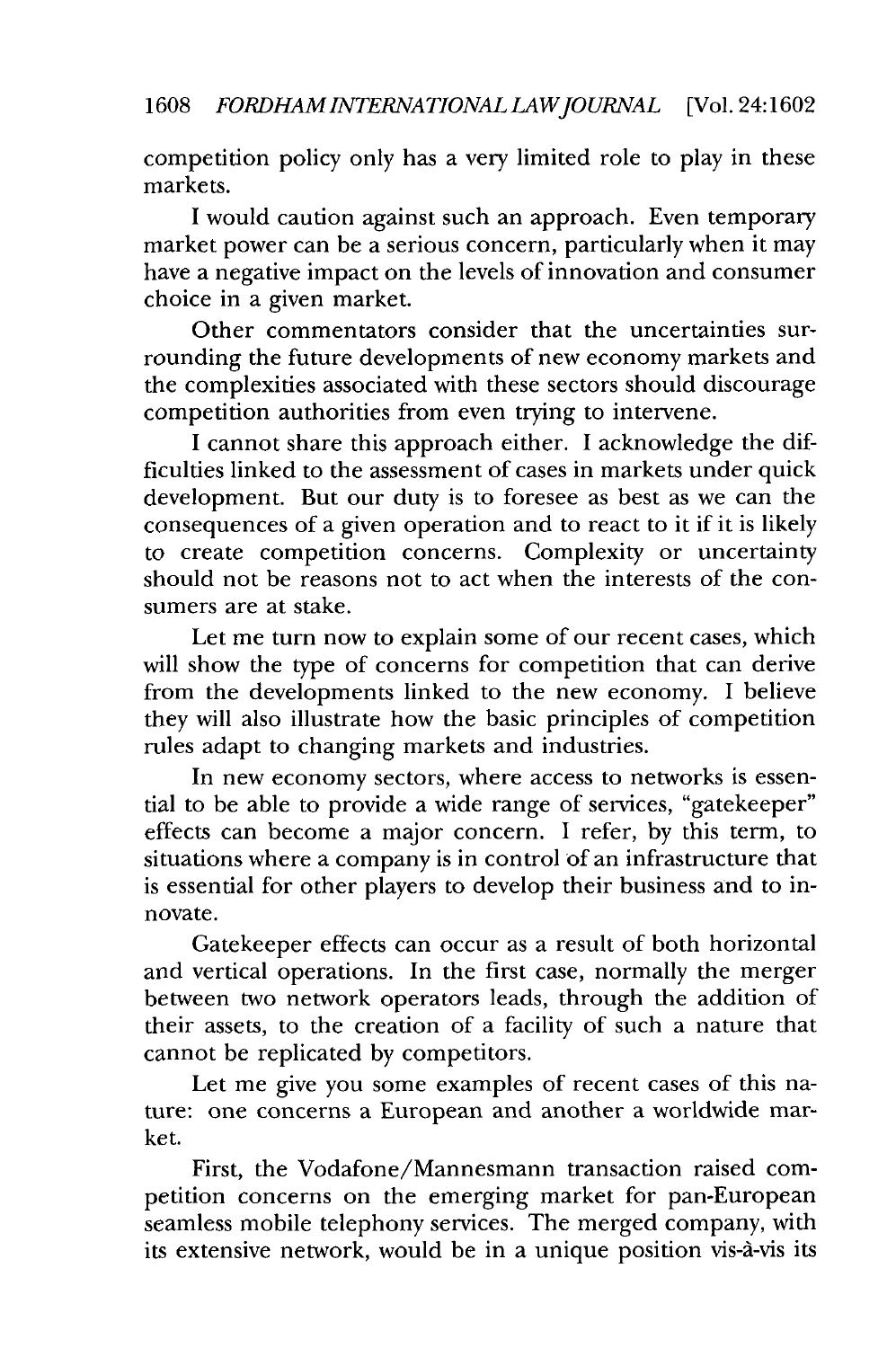competitors to roll out such services. In order to remedy these concerns, Vodafone agreed to give competitors non-discriminatory access to its integrated network. However, in order to ensure that competitors would not exclusively rely on the merged company and thereby neglecting the development of their own infrastructure, the Commission limited the undertaking to three years. The Commission considered, inter alia, that in this period, Universal Mobile Telecommunications System ("UMTS") licenses would be awarded in sufficient number to allow competitors to replicate the Vodafone network.

Second, in June of this year, the Commission prohibited the merger between the two U.S. communications companies, MCI WorldCom and Sprint. It found that the combination of the parties' extensive Internet networks and large customer bases would allow the merged entity to dictate terms and conditions for access to its Internet networks in a manner that could have significant anticompetitive effects and hinder innovation. The Commission's investigation, which was carried out in close cooperation with antitrust authorities in the United States, showed that, despite liberalization, regional and local providers are still dependent on the largest top-level providers to gain full and effective access to the Internet.

I have indicated that gatekeeper effects can also arise as a result of vertical operations; in other words, performances between companies operating in related upstream or downstream markets. In these cases, foreclosure concerns are likely to arise only where one of the merging parties enjoys significant market power. Mergers in the media sector, between content providers and delivery operators, can lead to such concerns.

Let me comment, in this regard, on two cases in which the Commission has very recently adopted a decision.

First, on October 11, 2000, the Commission approved the proposed merger between America Online Inc. ("AOL") and Time Warner Inc. ("TW") after AOL offered to sever all structural links with German media group Bertelsmann AG.

In this case, the Commission was concerned that AOL, because of its merger with TW, who in turn had planned to merge its music recording and publishing activities with EMI, and because of its European joint ventures with Bertelsmann, would have controlled the leading source of music publishing rights in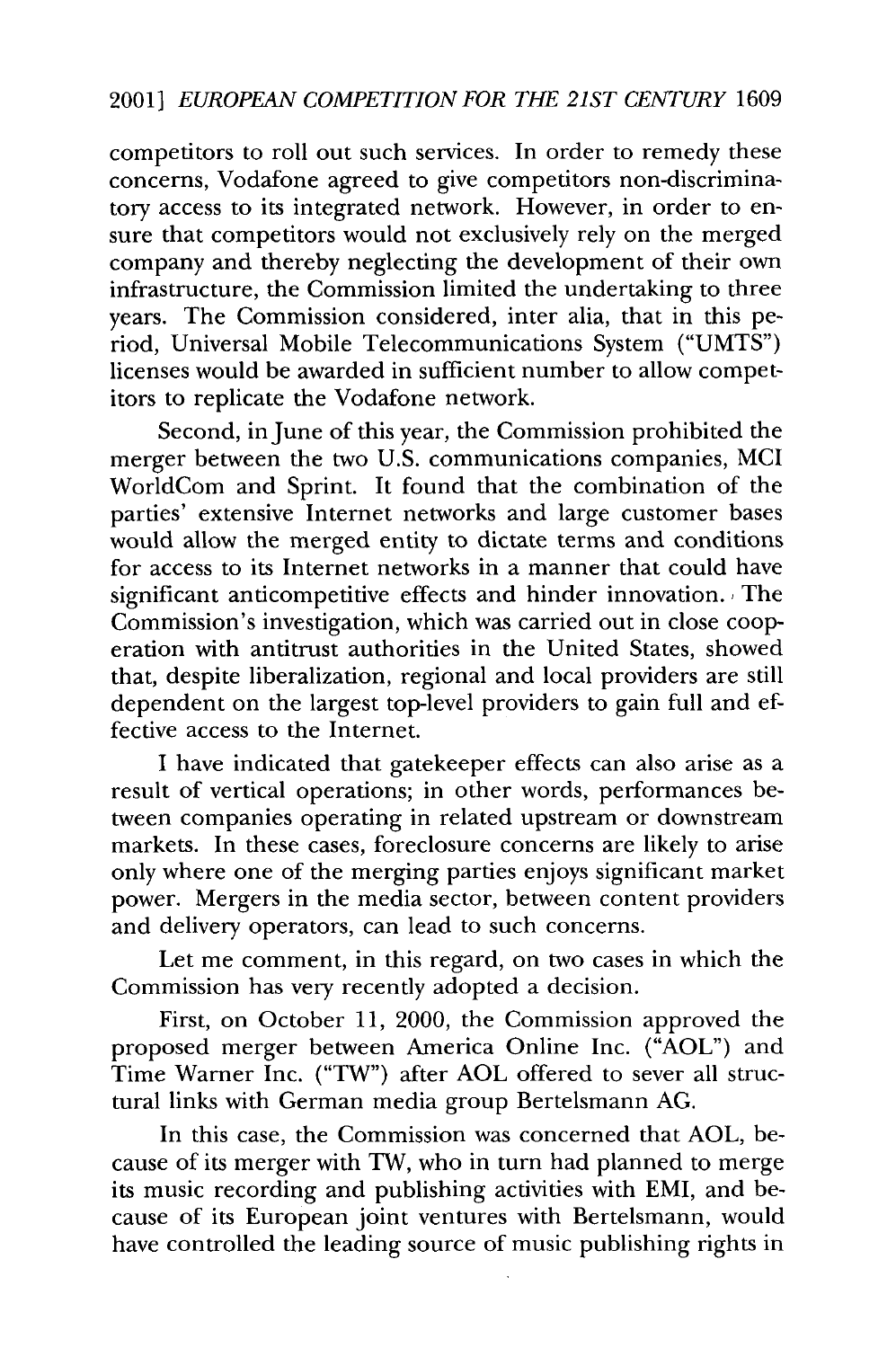# 1610 *FORDHAMINTERNATIONALLAWJOURNAL* [Vol. 24:1602

Europe. The three companies (TW, EMI, and Bertelsmann) together would hold approximately fifty percent of the music publishing rights in Europe. Against this background, AOL could have emerged as the gatekeeper in the emerging market for Internet music delivery on-line.

The proposed undertakings, and the fact that the EMI/TW deal did not take place, will prevent AOL from having access to Europe's leading source of music publishing rights. In view of these facts, the Commission could approve the operation.

Secondly, on October 13, 2000, the Commission approved the acquisition by French telecommunications and media company Vivendi and its subsidiary Canal+ of Canada's Seagram.

The Commission was concerned that the deal would give Vivendi/Canal+ preferential or even exclusive access to Universal films' rights and, therefore, create or strengthen its existing dominant position in pay-television in a substantial number of countries.

The parties offered substantial undertakings to address the competition problems. They agreed not to grant Canal+ first window rights for more than a certain percentage of Universal production. But, most notably, they also agreed to divest their stake in the British pay-TV company BskyB. This will enable BskyB to be an independent competitor to Canal+ and, at the same time, sever any links between Universal and Fox Studios, another major film producer controlled by the BskyB group.

You can see a certain pattern emerging from all these cases. First, the Commission has taken action each time that it has identified that a gatekeeper concern was likely to arise in the short or the medium term. In most cases, however, the problems could be limited in time or scope and solutions have been found through granting access to competitors. When, however, the problem could not be resolved, like in MCI-Worldcom/Sprint, a prohibition was the only possible outcome.

I would also like to point out that the Commission has also insisted on eliminating minority shareholdings or links between competitors that could prevent effective competition in certain markets. We did so in Vivendi/Seagram, by eliminating the shareholding in BskyB, and in AOL/Time Warner, by severing the link with Bertelsmann. This is an issue, however, that goes beyond new economy cases and to which I attach much impor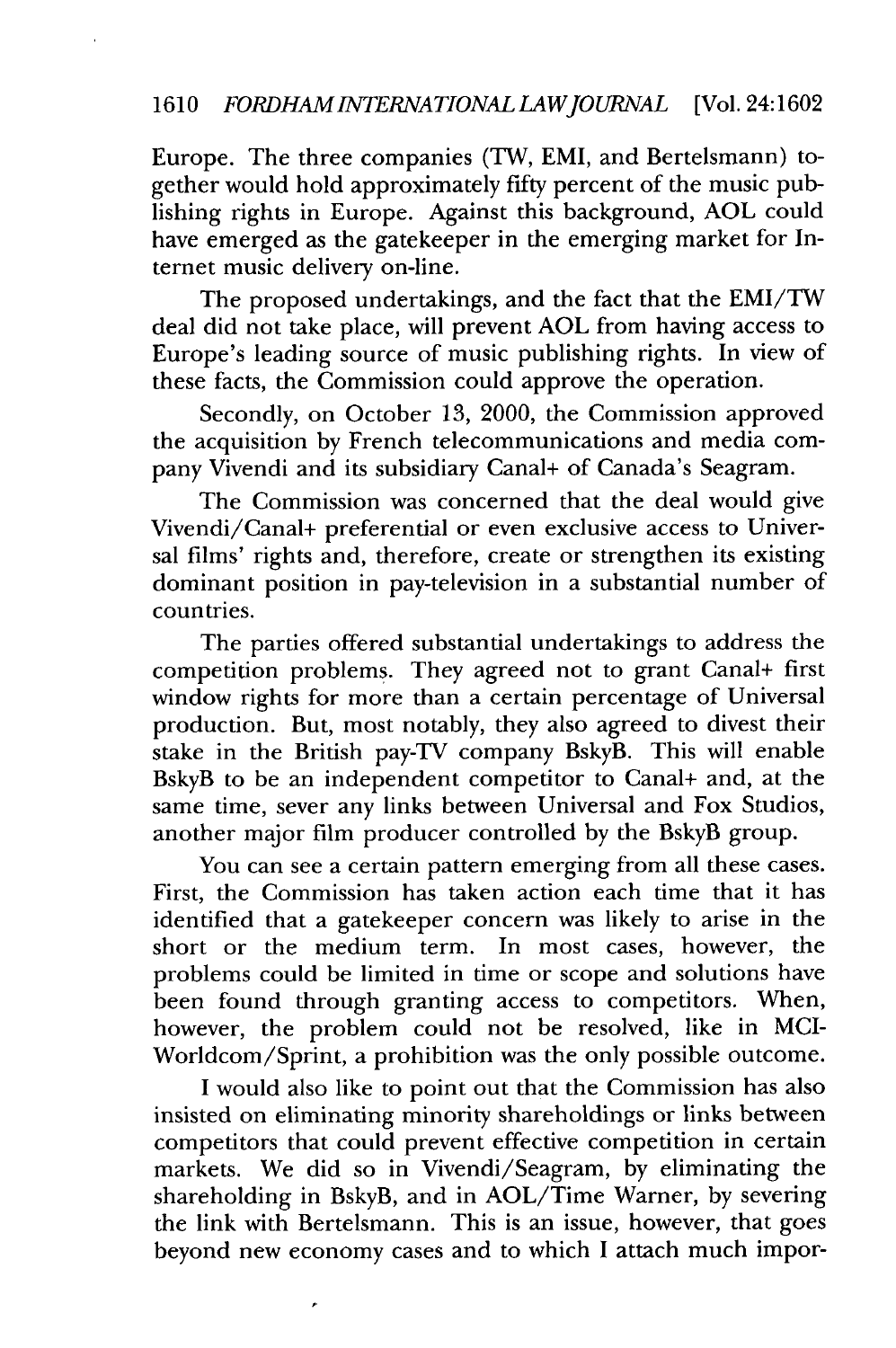tance. Let me also mention the case Generali/INA, where approval was conditioned on the elimination of minority shareholding in competing insurance undertakings and another case, Renault/Volvo, that was cleared only when the latter agreed to sell the minority stake it had bought in Scania, its major competitor in the Nordic Countries.

As I have already said, the new economy is not only a source of new anti-competitive concerns but also creates the conditions for several types of cooperation between companies that can lead to efficiencies and advantages to consumers. Competition policy should also adapt to recognize such advantages and, therefore, not oppose these types of deals.

As a general rule, for instance, the Commission takes a positive approach towards R&D agreements between competitors, provided that they do not have significant market power on existing markets and there is no significant reduction in innovation. The Commission, however, has sometimes also authorized agreements between competitors where considerable market power is created or increased by the cooperation, provided that the parties can demonstrate significant benefits in carrying out the R&D, a quicker launch of new products/technology, or other efficiencies.

Cooperation to create and develop web-based business-tobusiness ("B2B") trading and B2B electronic market places is also, in principle, expected to be a source of substantial efficiencies. They allow a reduction in transaction costs and they increase market transparency. The fact that these exchanges try to sign up as many industry players as possible does not create a competition problem in itself. As in the case of stock exchanges, the efficiency of a B2B electronic market place may increase with the number of users.

But there are, of course, issues that could raise concerns for a competition authority. These systems, for instance, can be used to exclude individual companies from the virtual market place or to allow some participants to impose joint purchasing or joint selling to others.

The Commission is following closely the current developments in this area. So far, only a few cases have been formally notified to the Commission; others are in informal discussions with my services. We will need to analyze carefully the workings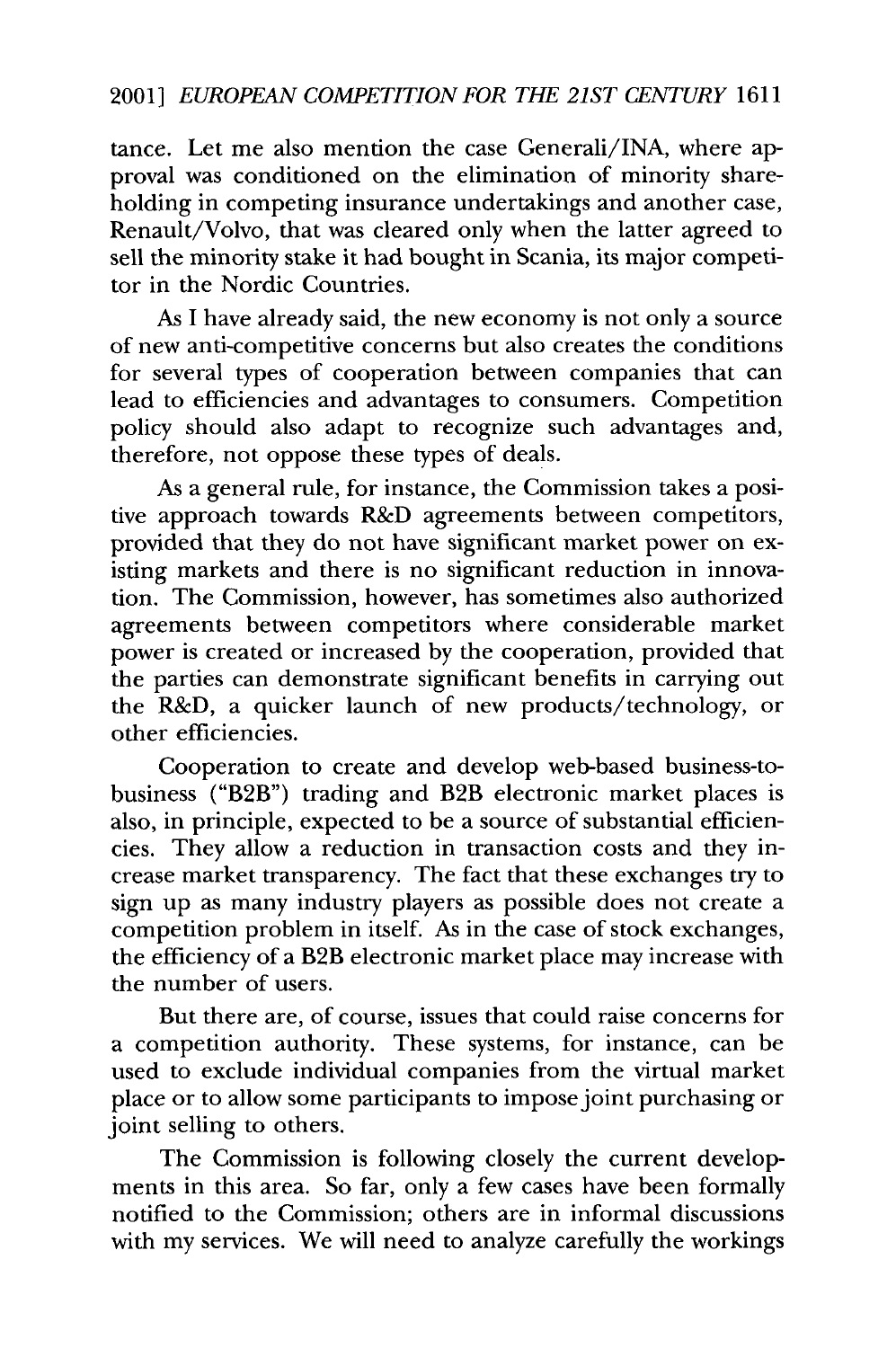of any proposed B2B trading system and its effects on the market.

I hope that these few examples have been sufficient to illustrate my firm belief that competition policy remains essential in the new economy and to show how our instruments can adapt to new market situations.

# III. *COMPETITION AUTHORITIES AND THE GOVERNANCE OF GLOBALISATION*

Let me turn now to another market development-the increasing internationalization of our economies-that creates very important challenges to antitrust authorities around the world.

Indeed, competition law enforcement is taking on an increasingly international dimension: antitrust agencies all over the world are finding that the consumers whom they are mandated to protect, are being adversely affected by anticompetitive behavior taking place outside of their jurisdiction.

This trend also has practical consequences for companies operating internationally. The burdens (including filing requirements and fees) associated with merger control compliance, particularly on firms seeking clearance for transnational deals, have grown dramatically over the past decade and continue to escalate as more jurisdictions enact merger control legislation. I am also very conscious of the consequently increased risk of inconsistency between the decisions taken in different jurisdictions.

## *A. Bilateral Cooperation*

In response to these challenges, the Commission has adopted a dual approach. First, and foremost, we are developing bilateral relations with the competition authorities of the Union's major trading partners.

In this regard, special tribute should be paid to the notable success of cooperation between the Union and the United States, based on the agreements of 1991 and 1998. Indeed, my services are in daily contact with their counterparts at the U.S. Department of Justice and Federal Trade Commission. And I have been enjoying the quality of the cooperative relationship with Assistant Attorney General Joel Klein-and now, I am sure,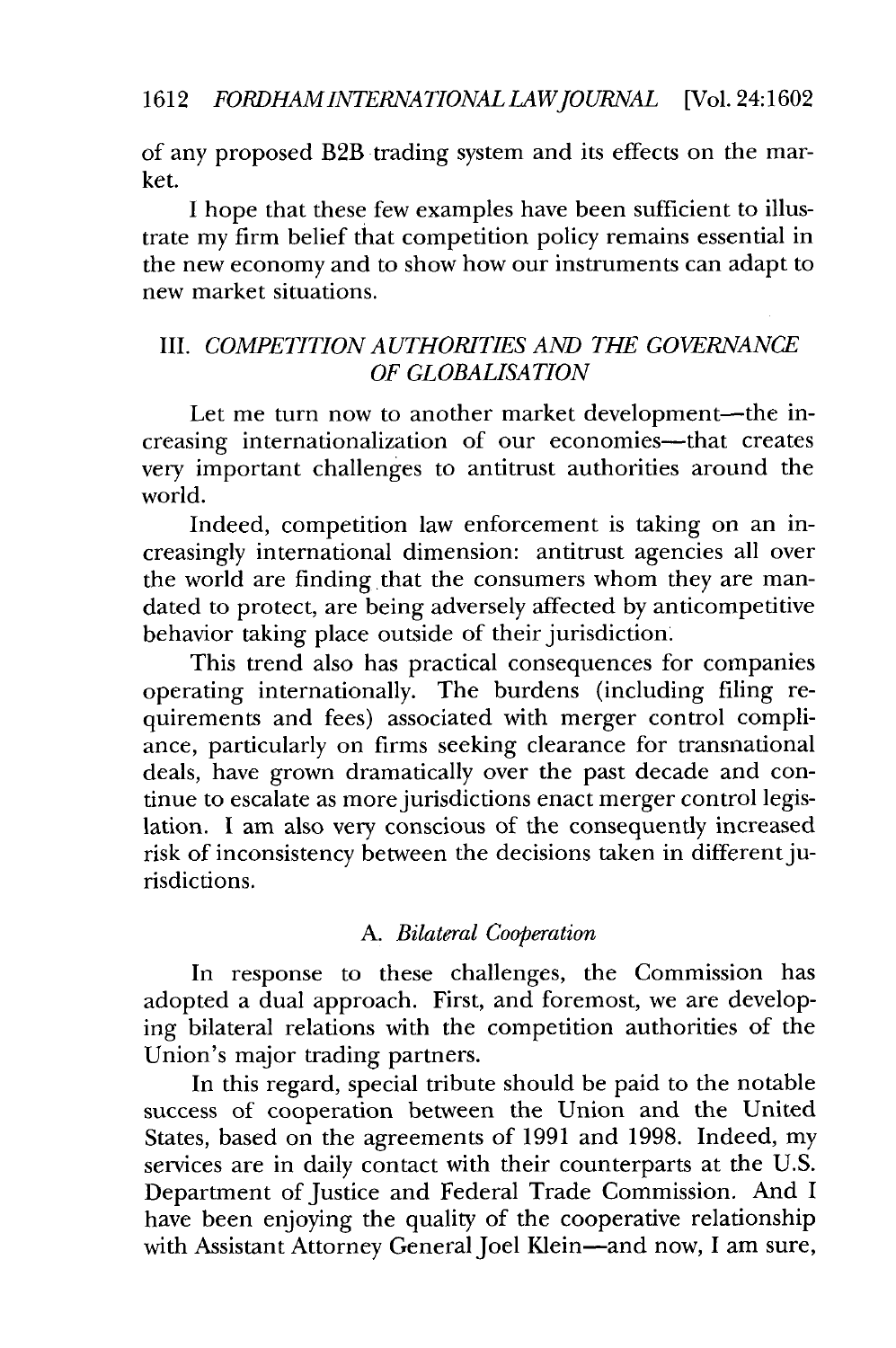with Doug Melamed-as well as with Chairman Robert Pitofsky. As a result, the risk of conflicting or inconsistent rulings has been very much reduced: the approach of the United States and Union authorities in the MCI Worldcom/Sprint case that I mentioned before is one concrete example of this close cooperation.

The Commission intends to further develop its bilateral cooperation with foreign antitrust agencies. Last year, a cooperation agreement between the Union and Canada entered into force. In July of this year, we reached a mutual understanding with Japan on the substantial elements of a similar agreement.

# B. *Multilateral Cooperation*

Secondly, we have always believed that multilateral efforts are necessary to ensure convergence and coordination between the vast numbers of competition enforcement systems around the world. It is widely known that the Commission has been very active in ongoing efforts, in Organization for Economic Cooperation and Development ("OECD") working parties and other multilateral venues, to achieve cooperation among antitrust enforcement authorities. It was an initiative from my predecessor as Competition Commissioner, Karel Van Miert, which helped the World Trade Organization ("WTO") to create a Competition Working Group.

Since our first proposals in 1996, we have pioneered this idea and have actively proposed the negotiation of a Multilateral Framework Agreement on Competition Policy in the WTO. Such a framework would include core principles on competition law and would serve to underpin the impressive progress that has been made in trade liberalization over the past few decades, by ensuring that governmental barriers to trade are not replaced by private ones that have the same effect.

On the other hand, it is beyond any doubt very valuable to envisage some kind of international venue to discuss among interested competition authorities-including ones from developing countries and countries in transition-more complex competition issues.

Against this background, I was particularly pleased by the announcement made in Brussels last month by former Assistant Attorney General Joel Klein and the articulated proposal presented yesterday by Acting Assistant Attorney General Doug